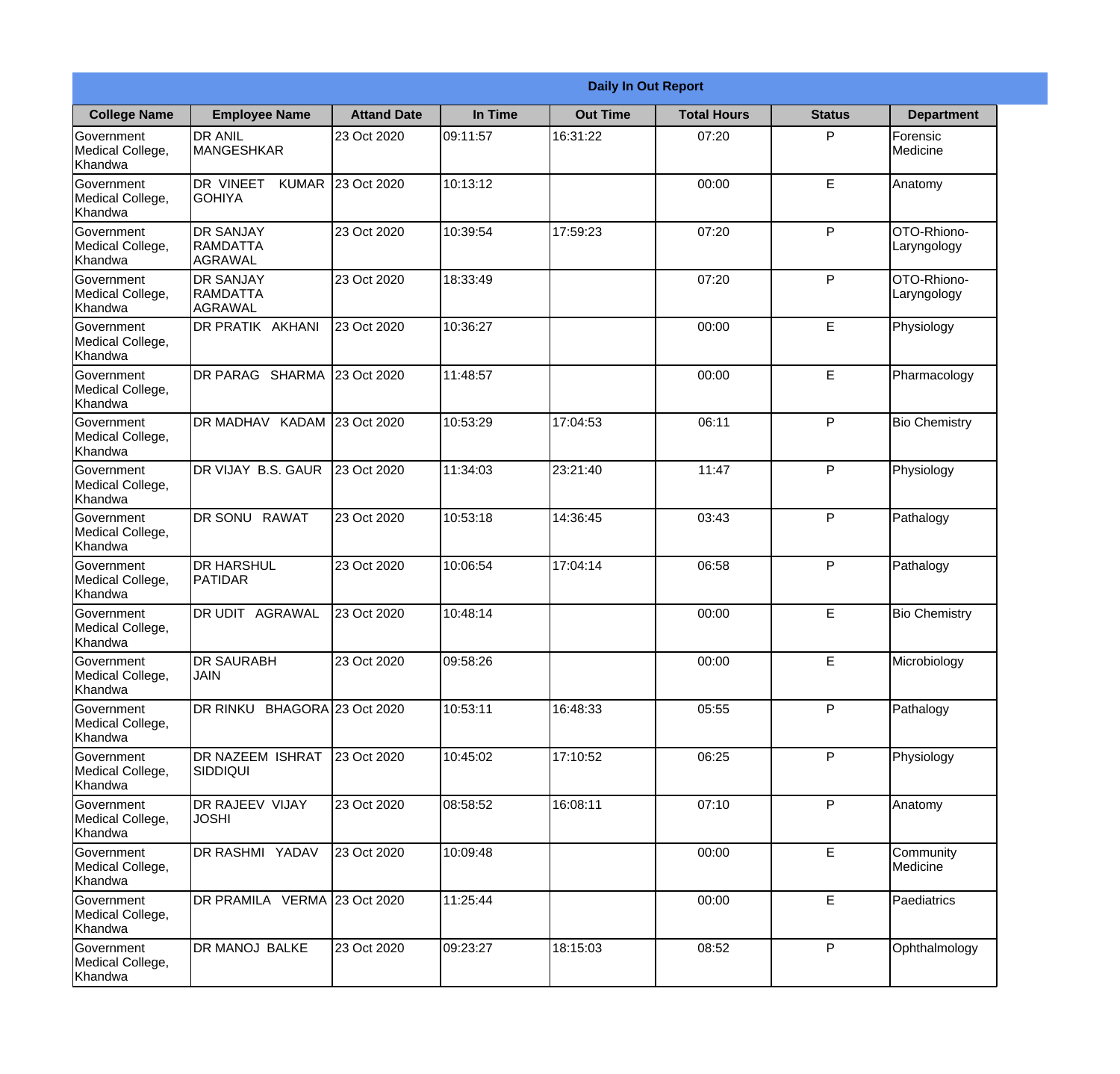| <b>Designation</b>                  | <b>Category</b>     |
|-------------------------------------|---------------------|
| Assistant Professor   Para Clinical |                     |
| Professor                           | <b>Non Clinical</b> |
| Professor                           | Clinical            |
| Professor                           | Clinical            |
| Assistant Professor   Non Clinical  |                     |
| Professor                           | Para Clinical       |
| Assistant Professor   Non Clinical  |                     |
| Associate Professor Non Clinical    |                     |
| Demonstrator/Tutor   Para Clinical  |                     |
| Assistant Professor   Para Clinical |                     |
| Associate Professor Non Clinical    |                     |
| Associate Professor Para Clinical   |                     |
| Assistant Professor   Para Clinical |                     |
| Professor                           | <b>Non Clinical</b> |
| Assistant Professor   Non Clinical  |                     |
| <b>Assistant Professor</b>          | Para Clinical       |
| Professor                           | Clinical            |
| Assistant Professor                 | <b>Clinical</b>     |

## **Daily In Out Report**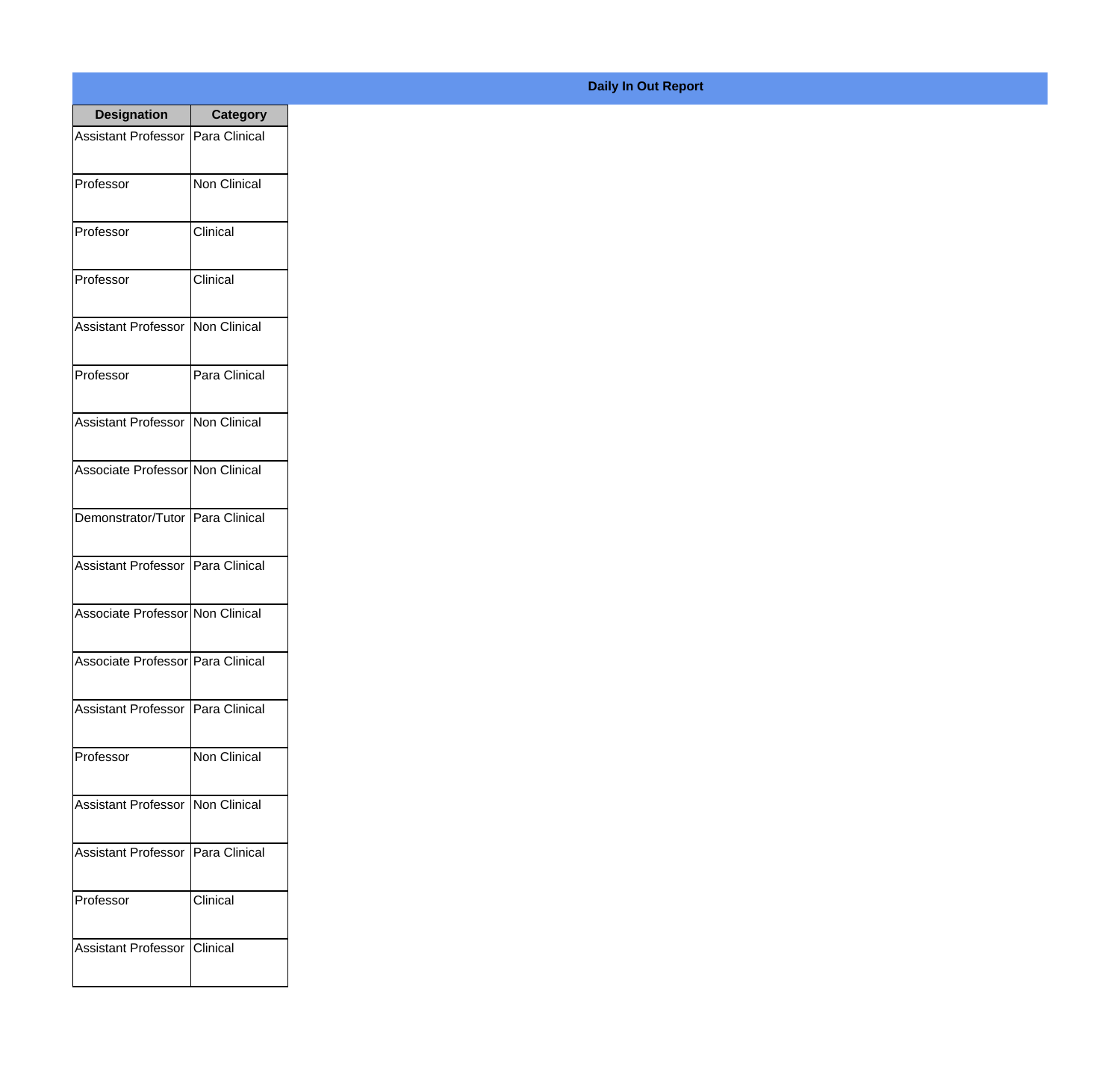|                                                  |                                            |             |          |          | <b>Daily In Out Report</b> |   |                             |
|--------------------------------------------------|--------------------------------------------|-------------|----------|----------|----------------------------|---|-----------------------------|
| <b>Government</b><br>Medical College,<br>Khandwa | <b>DR GARIMA</b><br>AGRAWAL<br>VARSHNEY    | 23 Oct 2020 | 10:51:42 |          | 00:00                      | E | Paediatrics                 |
| Government<br>Medical College,<br>Khandwa        | <b>DR SIDDHARTH</b><br><b>BANODE</b>       | 23 Oct 2020 | 09:10:32 | 17:19:06 | 08:09                      | P | Pharmacology                |
| Government<br>Medical College,<br>Khandwa        | <b>DR CHANDNI</b><br>KAROLE                | 23 Oct 2020 | 09:36:53 |          | 00:00                      | E | Ophthalmology               |
| Government<br>Medical College,<br>Khandwa        | <b>DR PRIYA KAPOOR</b><br>KAPOOR           | 23 Oct 2020 | 10:18:26 | 17:05:53 | 06:47                      | P | Pathalogy                   |
| <b>Government</b><br>Medical College,<br>Khandwa | <b>DR SAPNA</b><br><b>MAHESHRAM</b>        | 23 Oct 2020 | 11:25:58 | 17:58:26 | 06:33                      | P | Community<br>Medicine       |
| Government<br>Medical College,<br>Khandwa        | <b>DR RAJENDRA</b><br><b>SINGH MANDLOI</b> | 23 Oct 2020 | 10:45:22 | 18:39:29 | 07:54                      | P | <b>Bio Chemistry</b>        |
| <b>Government</b><br>Medical College,<br>Khandwa | <b>DR AJAY</b><br><b>NARWARIYA</b>         | 23 Oct 2020 | 11:12:45 | 19:03:59 | 07:51                      | P | Microbiology                |
| Government<br>Medical College,<br>Khandwa        | <b>DR NISHA</b><br><b>KAITHWAS</b>         | 23 Oct 2020 | 10:19:18 | 13:27:55 | 03:08                      | P | Psychiatry                  |
| <b>Government</b><br>Medical College,<br>Khandwa | <b>DR ANANT</b><br><b>TUKARAM PAWAR</b>    | 23 Oct 2020 | 11:25:28 | 18:01:09 | 06:36                      | P | Community<br>Medicine       |
| Government<br>Medical College,<br>Khandwa        | DR SHAIKH M.KHALIQ 23 Oct 2020             |             | 11:13:00 |          | 00:00                      | E | <b>Bio Chemistry</b>        |
| Government<br>Medical College,<br>Khandwa        | <b>DR RAJU</b>                             | 23 Oct 2020 | 10:08:33 | 17:12:01 | 07:04                      | P | Forensic<br><b>Medicine</b> |
| Government<br>Medical College,<br>Khandwa        | <b>DR RANJEET</b><br><b>BADOLE</b>         | 23 Oct 2020 | 10:06:31 |          | 00:00                      | E | General Medicine            |
| Government<br>Medical College,<br>Khandwa        | <b>DR ASHOK</b><br><b>BHAUSAHEB NAJAN</b>  | 23 Oct 2020 | 17:11:51 |          | 00:00                      | E | Forensic<br>Medicine        |
| Government<br>Medical College,<br>Khandwa        | <b>DR SANGEETA</b><br><b>CHINCHOLE</b>     | 23 Oct 2020 | 10:52:30 |          | 00:00                      | E | Physiology                  |
| Government<br>Medical College,<br>Khandwa        | DR NEERAJ KUMAR                            | 23 Oct 2020 | 10:07:44 | 15:24:58 | 05:17                      | P | Dentisry                    |
| Government<br>Medical College,<br>Khandwa        | DR SUNIL BAJOLIYA 23 Oct 2020              |             | 17:14:34 |          | 00:00                      | E | OTO-Rhiono-<br>Laryngology  |
| Government<br>Medical College,<br>Khandwa        | DR NISHA MANDLOI<br>PANWAR                 | 23 Oct 2020 | 09:41:42 | 16:26:36 | 06:45                      | P | Obstetrics &<br>Gynaecology |
| Government<br>Medical College,<br>Khandwa        | <b>DR NANDINI DIXIT</b>                    | 23 Oct 2020 | 10:55:31 |          | 00:00                      | E | Paediatrics                 |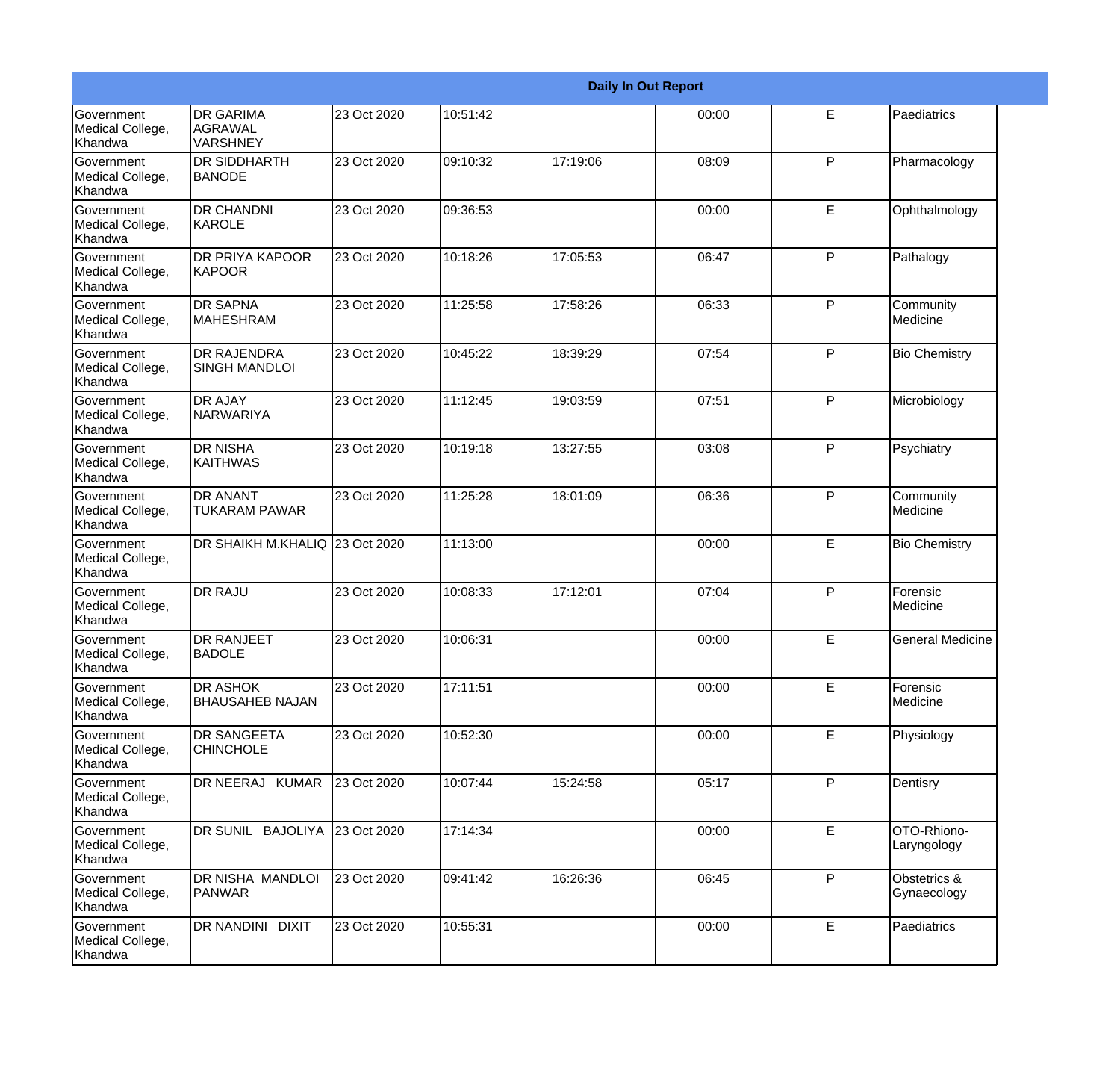| Associate Professor Clinical       |               |
|------------------------------------|---------------|
| Associate Professor Para Clinical  |               |
|                                    |               |
| Assistant Professor Clinical       |               |
| Demonstrator/Tutor Para Clinical   |               |
| Associate Professor Para Clinical  |               |
| Demonstrator/Tutor Non Clinical    |               |
| Demonstrator/Tutor   Para Clinical |               |
| Assistant Professor Clinical       |               |
| Professor                          | Para Clinical |
| Professor                          | Non Clinical  |
| Demonstrator/Tutor Para Clinical   |               |
| Assistant Professor Clinical       |               |
| Associate Professor Para Clinical  |               |
| Demonstrator/Tutor Non Clinical    |               |
| Assistant Professor Clinical       |               |
| Assistant Professor Clinical       |               |
| Associate Professor Clinical       |               |
| Assistant Professor Clinical       |               |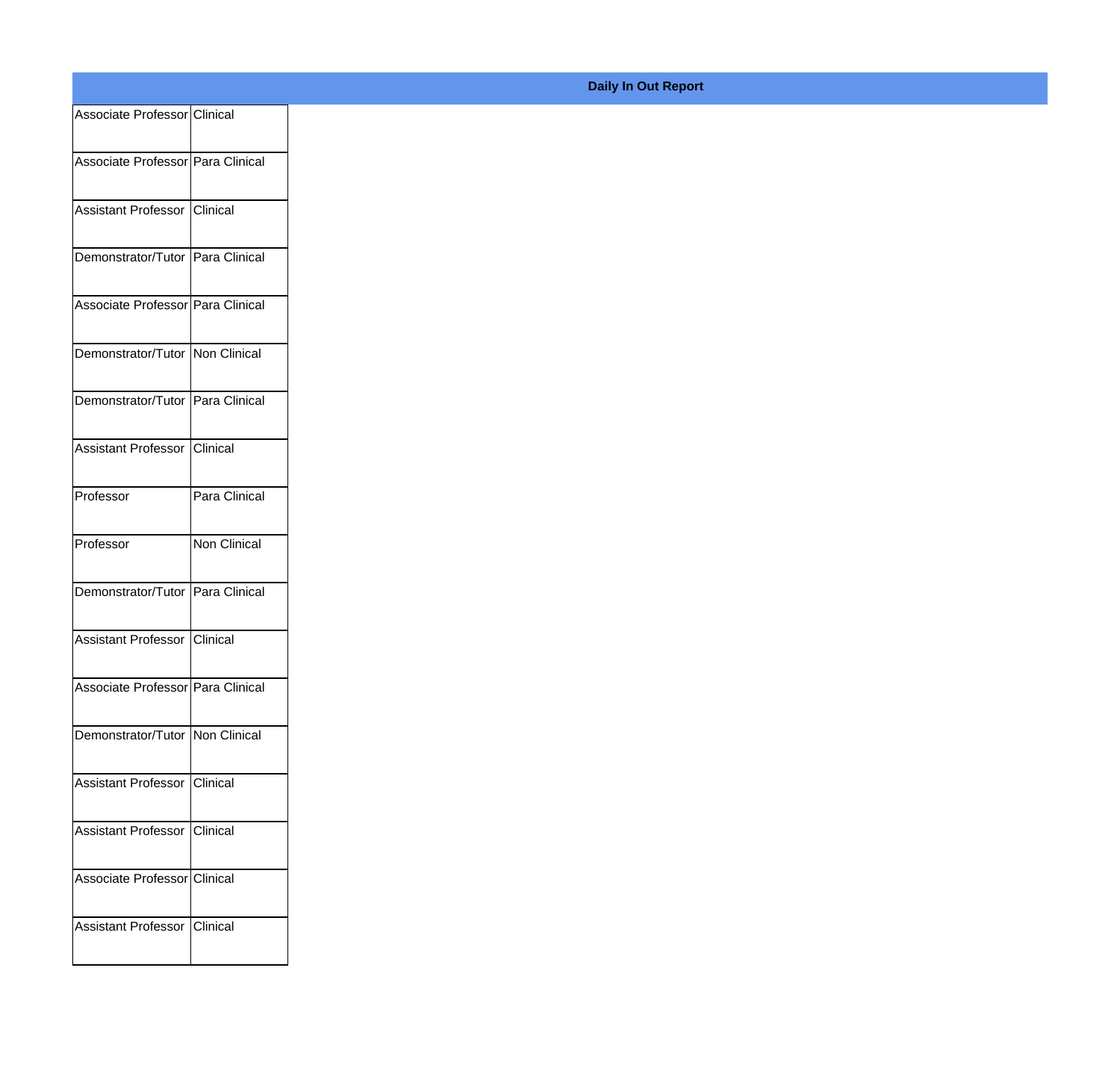|                                                    |                                   |                   |          |          | <b>Daily In Out Report</b> |    |                  |
|----------------------------------------------------|-----------------------------------|-------------------|----------|----------|----------------------------|----|------------------|
| <b>Government</b><br>Medical College,<br> Khandwa  | IDR MUKTESHWARI<br>IGUPTA         | 23 Oct 2020       | 10:11:47 | 17:57:37 | 07:46                      | P  | Pharmacology     |
| Government<br>Medical College,<br>lKhandwa         | IDR PURTI AGARWAL<br><b>SAINI</b> | 23 Oct 2020       | 10:42:55 | 16:29:36 | 05:47                      | P  | Pathalogy        |
| lGovernment<br>Medical College,<br>lKhandwa        | DR YASHPAL RAY                    | 23 Oct 2020       | 11:39:02 |          | 00:00                      | E  | Anatomy          |
| Government<br>Medical College,<br>Khandwa          | <b>I</b> DR VISHAL<br>ITHAKRE     | KUMAR 23 Oct 2020 | 10:10:42 | 17:59:38 | 07:49                      | P  | Physiology       |
| <b>IGovernment</b><br>Medical College,<br>lKhandwa | IDR SHAILENDRA<br>ISINGH CHOUHAN  | 23 Oct 2020       | 11:34:47 |          | 00:00                      | E. | Orthopaedics     |
| Government<br>Medical College,<br>Khandwa          | MOHIT GARG                        | 23 Oct 2020       | 10:15:07 |          | 00:00                      | E  | General Medicine |